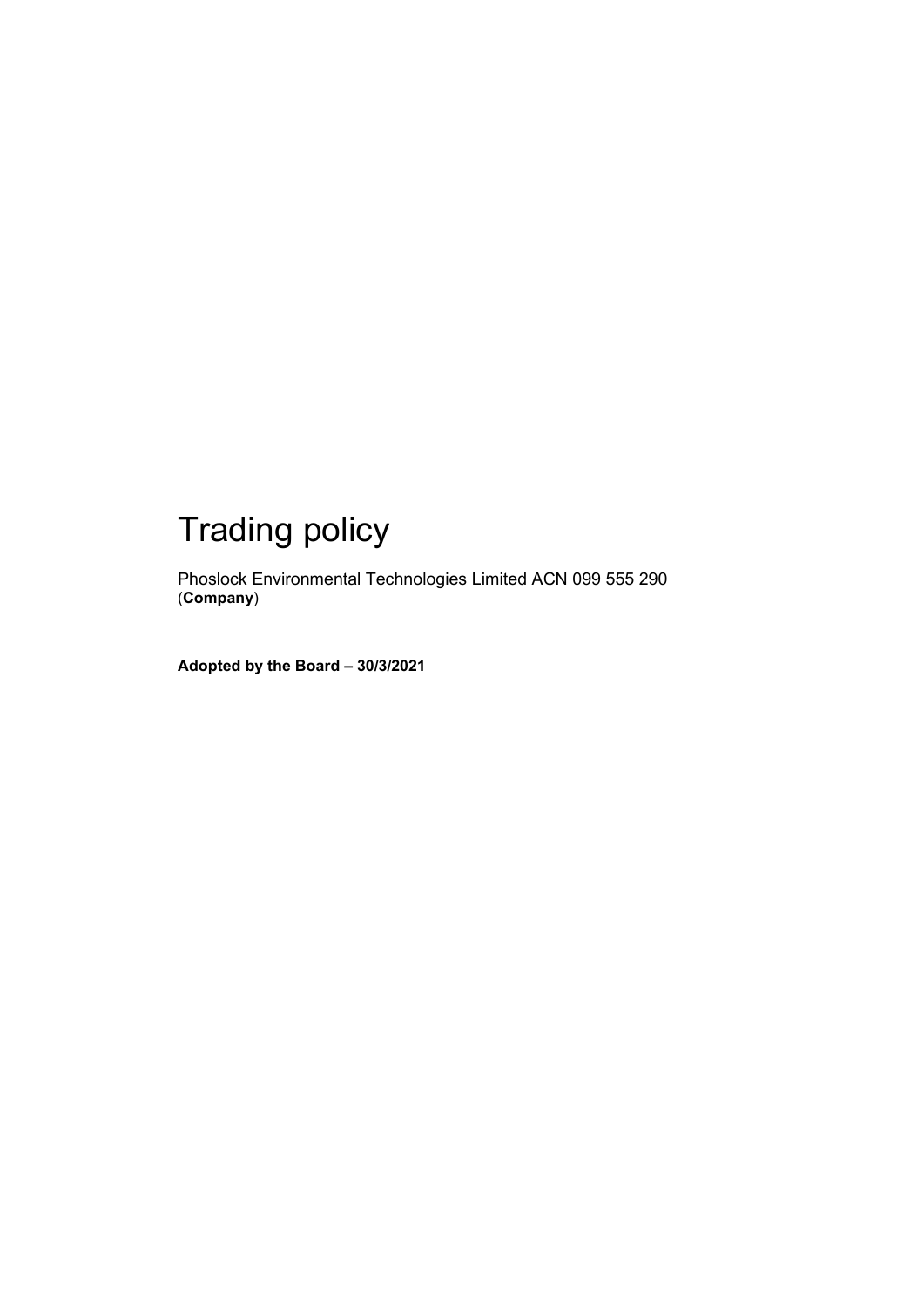### **1 Purpose and scope**

#### **1.1 Which trading?**

#### *Company securities*

This policy summarises the law prohibiting insider trading and sets out the Company's trading policy on buying and selling Company securities.

#### *Securities of other entities*

The prohibition on insider trading also applies to the securities of other entities if you possess Inside Information about those entities.

The Company Secretary may also extend this policy by specifying that Designated Persons are restricted from dealing in the securities of other specified entities with which the Company may have a relationship.

Terms used in this policy are defined in the glossary in schedule 1.

#### **1.2 Who does this policy apply to?**

This policy applies to:

| Who?                                                                                                                                                                          | <b>Which sections?</b>                                                              |
|-------------------------------------------------------------------------------------------------------------------------------------------------------------------------------|-------------------------------------------------------------------------------------|
| <b>Everyone</b> - including all employees,<br>contractors, family and associates                                                                                              | section 2 (Insider trading prohibition) and<br>section 7 (Confidential Information) |
| Designated Persons i.e.<br>all directors, officers, and other key<br>management personnel (KMP) of the<br>Company and any other person designated<br>by the Company Secretary | The whole Trading Policy                                                            |
| Associates of Designated Persons (i.e.<br>family and closely connected persons and<br>entities) - see the glossary for more<br>information                                    | See section 1.3                                                                     |

#### **1.3 Associates**

This policy also applies to Associates of Designated Persons, except that sections 5.1 to 5.3 regarding prior notification, confirmation and notification of dealing apply as appropriate to the circumstances. If relevant, a Designated Person must:

- (a) inform their Associates about this policy; and
- (b) communicate on behalf of their Associates with the Notification Officer for the purposes of this policy.

If you are in doubt as to whether a person is an Associate and the application of this policy to them, you should contact the Company Secretary who will make a determination on the issue.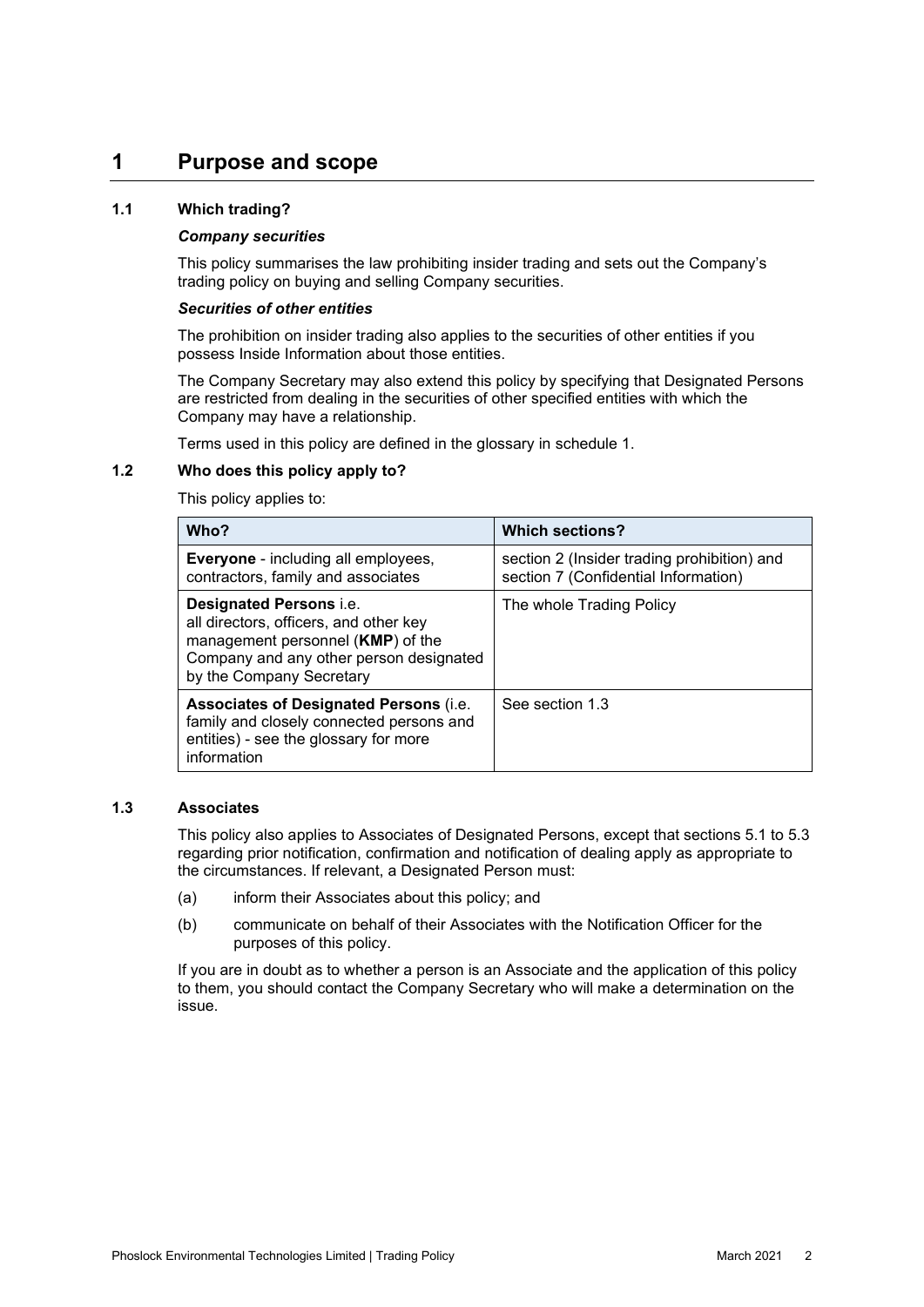# **2 Insider Trading Prohibition – Corporations Act**

#### **2.1 What is the Insider Trading Prohibition?**

Under the Corporations Act, if you have Inside Information (as defined in section 2.2 below) relating to the Company it is illegal for you to:

- (a) deal in (that is, apply for, acquire or dispose of) Company securities or enter into an agreement to do so; or
- (b) procure another person to apply for, acquire or dispose of Company securities or enter into an agreement to do so; or
- (c) directly or indirectly communicate, or cause to be communicated, that information to any other person if you know, or ought reasonably to know, that the person would or would be likely to use the information to engage in the activities specified in paragraphs (a) or (b) above.

#### *Options are included*

It is also illegal to apply for, grant, exercise or transfer an option over Company securities if you have Inside Information relating to the Company.

#### *Other organisations' securities*

It is also illegal to trade in the securities of other entities if you have Inside Information about those entities. This includes suppliers, contractors and customers.

#### *Any capacity*

It does not matter how or in what capacity you become aware of the Inside Information. It does not have to be obtained from the Company to constitute Inside Information.

#### *No giving "tips"*

You cannot avoid the Insider Trading Prohibition by arranging for a family member or friend to deal in Company securities, nor may you give "tips" concerning Inside Information relating to the Company to others.

#### **WARNING: The Insider Trading Prohibition applies to everyone (not just Designated Persons) and applies at all times.**

#### **2.2 What is insider trading**

"**Inside Information**" is information relating to the Company which is not generally available but, if the information were generally available, would be likely to have a material effect on the price or value of Company securities. Inside Information can include matters of speculation or supposition and matters relating to intentions or likely intentions of a person.

Information is regarded as being likely to have a material effect if it would, or would be likely to, influence persons who commonly invest in securities or other traded financial products in deciding whether or not to deal in Company securities.

Examples of Inside Information could be:

- (a) the financial performance of the Company;
- (b) changes in the Company's actual or anticipated financial condition or business performance;
- (c) changes in the capital structure of the Company, including proposals to raise additional equity or increase debt;
- (d) proposed changes in the nature of the business of the Company;
- (e) an event which could have a material impact (either positively or negatively) on profits;
- (f) changes to the Board of Directors or significant changes in Key Management Personnel;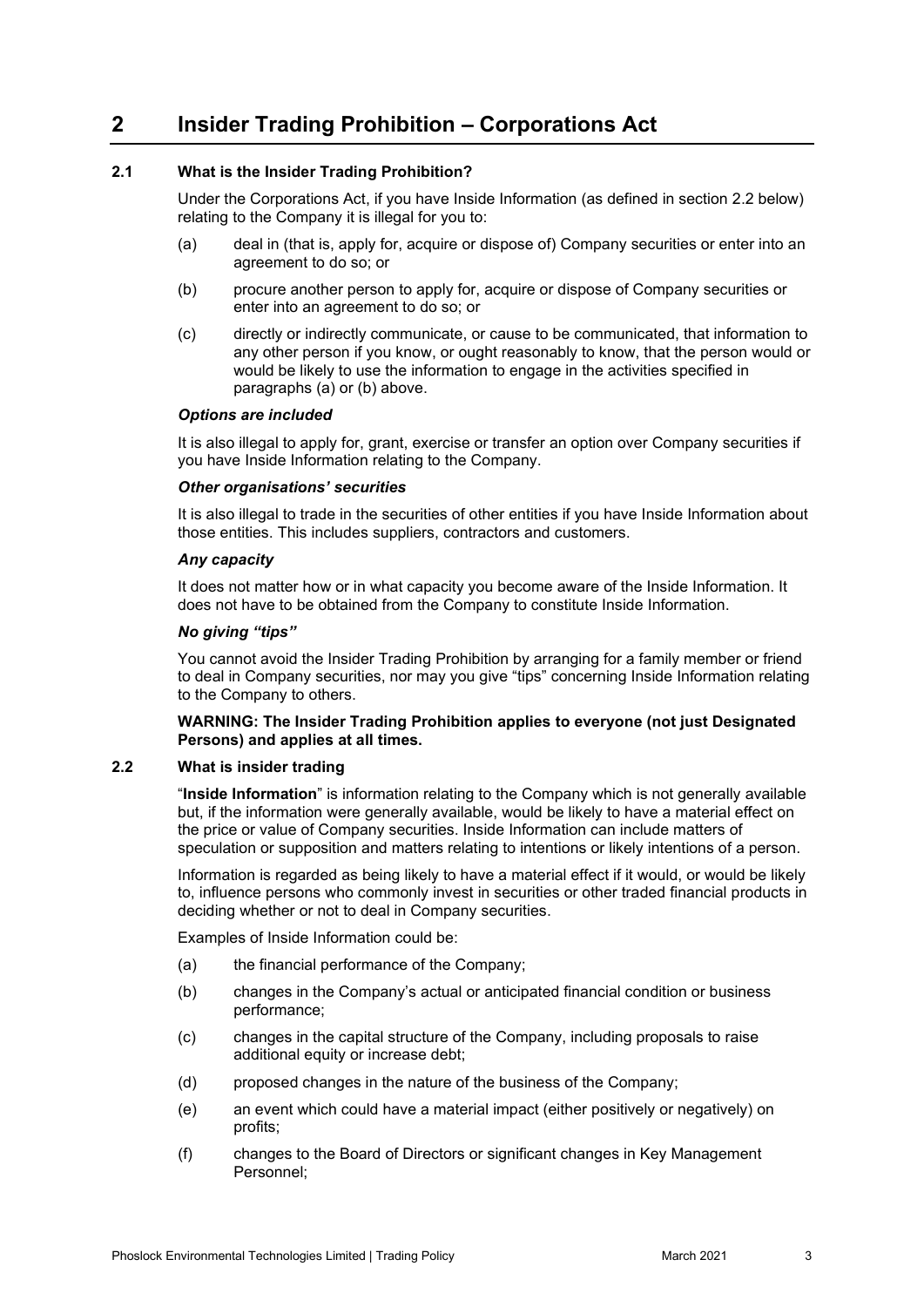- (g) an undisclosed significant change in the Company's market share;
- (h) likely or actual entry into, or loss of, a material contract;
- (i) material acquisitions or sales of assets by the Company;
- (j) a proposed dividend or other distribution or a change in dividend policy; or
- (k) a material claim against the Company or other unexpected liability.

#### **2.3 When is information generally available?**

Information is generally available if:

- (a) it consists of readily observable matter or deductions;
- (b) it has been brought to the attention of investors through an announcement to ASX or otherwise similarly brought to the attention of investors who commonly invest in securities, and a reasonable period has elapsed since it was announced or brought to investors' attention; or
- (c) it consists of deductions, conclusions or inferences made or drawn from information referred to in paragraphs (a) or (b) above.

Examples of possible readily observable matters are:

- (d) a change in legislation which will affect the Company's ability to make certain types of investments; or
- (e) a severe downturn in global securities markets.

#### **2.4 Penalties**

As well as reputational damage for both you and the Company, if you break the insider trading laws, you may be subjected to serious legal consequences including:

- (a) criminal penalties for a conviction include heavy fines and imprisonment;
- (b) civil liability you can be sued by another party or the Company for loss they suffer as a result of your illegal trading;
- (c) civil penalty provisions the Australian Securities and Investments Commission (**ASIC**) may seek civil penalties against you and may even seek a court order that you be disqualified from managing a corporation; and
- (d) disciplinary action including dismissal if you breach the law, this policy, or both, we will regard it as serious misconduct which may lead to disciplinary action including dismissal.

# **3 No dealing in Prohibited Periods**

#### **3.1 Trading windows and Prohibited Periods**

Subject to the Insider Trading Prohibition and the requirements of this policy, Designated Persons must not deal in Company securities during the following periods:

- (a) the period starting on 31 December in the relevant year until the day following the announcement to ASX of the full-year results;
- (b) the period starting on 1 July in the relevant year until the day following the announcement to ASX of the half-year results;
- (c) the period of 14 days prior to and including the date of the annual general meeting of the Company; and
- (d) at any other times the Board of Directors designates as a Prohibited Period.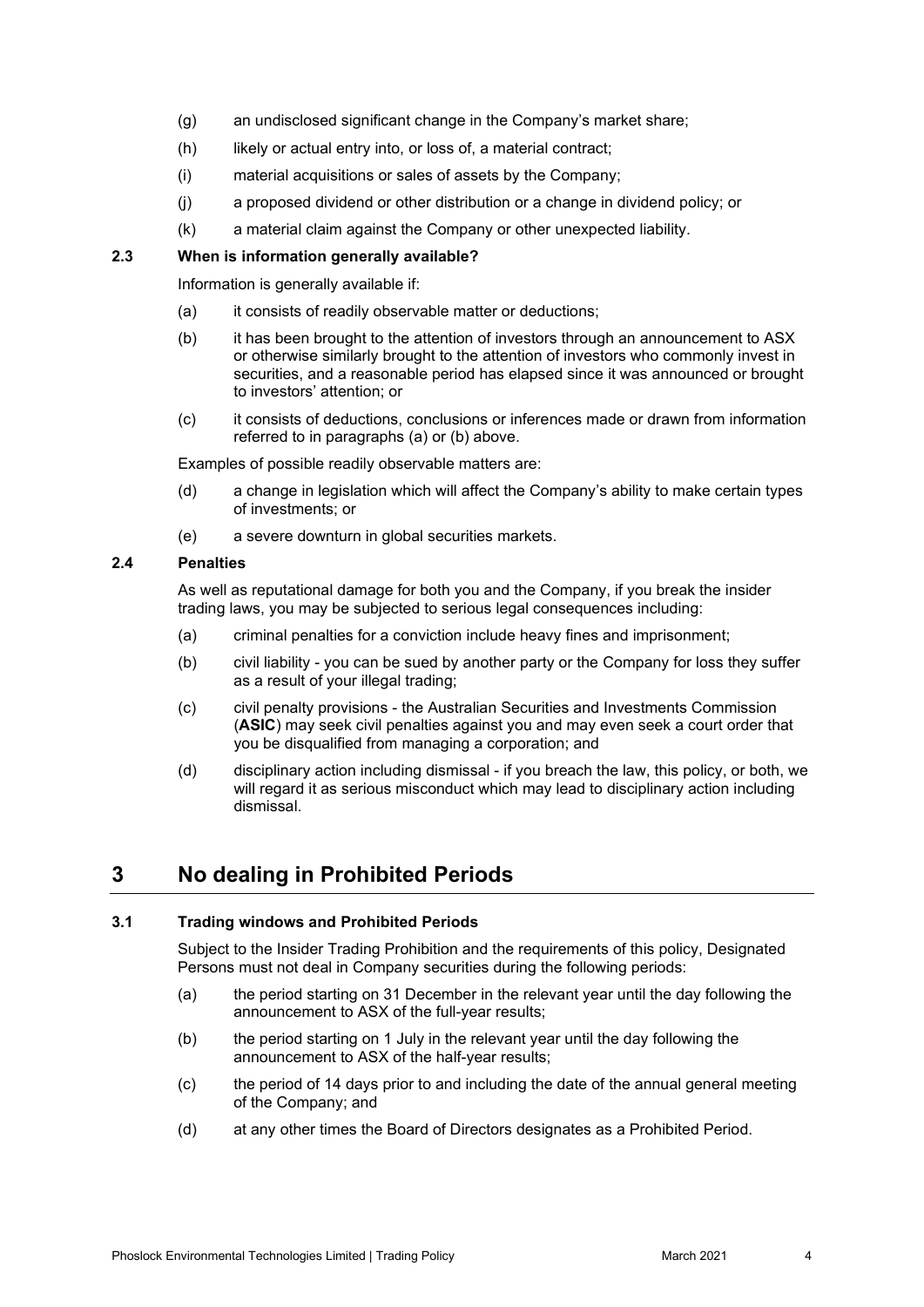### **4 Further restrictions**

#### **4.1 No margin lending**

Designated Persons are not permitted to enter into margin lending arrangements in relation to Company securities. The grounds for this include that the terms may require Company securities to be sold during a Prohibited Period or when the Designated Person possesses Inside Information.

This restriction does not extend to other funding arrangements where Company securities may be included as security. Designated Persons should consult the Company Secretary if they are uncertain as to whether an arrangement should be classified as a margin lending arrangement.

#### **4.2 No short term or speculative trading or short selling**

The Company encourages Designated Persons to be long term investors in the Company.

Designated Persons must not engage in short term or speculative trading in Company securities or in derivative or other financial products issued over or in respect of Company securities.

Designated Persons must not engage in short selling of Company securities.

#### **4.3 No hedging**

Subject to the law, Designated Persons and their closely related parties (as defined in the Corporations Act) must not:

- (a) enter into transactions or arrangements with anyone which could have the effect of limiting the exposure of the member to risk relating to an element of the member's remuneration that:
	- (i) has not vested in the member; or
	- (ii) has vested in the member but remains subject to a holding lock; or
- (b) deal at any time in financial products over or in respect of Company securities, except for the type of dealing permitted by law or under this policy.

Examples of prohibited arrangements include:

- (a) a put option on incentive remuneration;
- (b) a short position on shares that forms part of the incentive remuneration. A short position is a position in relation to shares in a listed company where the quantity of the shares that a person has is less than the quantity of the shares that the person has an obligation to deliver; and
- (c) an income protection insurance contract in which the insurable risk event affects the financial value of remuneration or equity or an equity-related instrument for the key management personnel.

Examples of arrangements that are not prohibited:

- (a) an income protection insurance contract in which the insurable risk event is death, incapacity or illness of any of the Key Management Personnel; and
- (b) a foreign currency risk arrangement.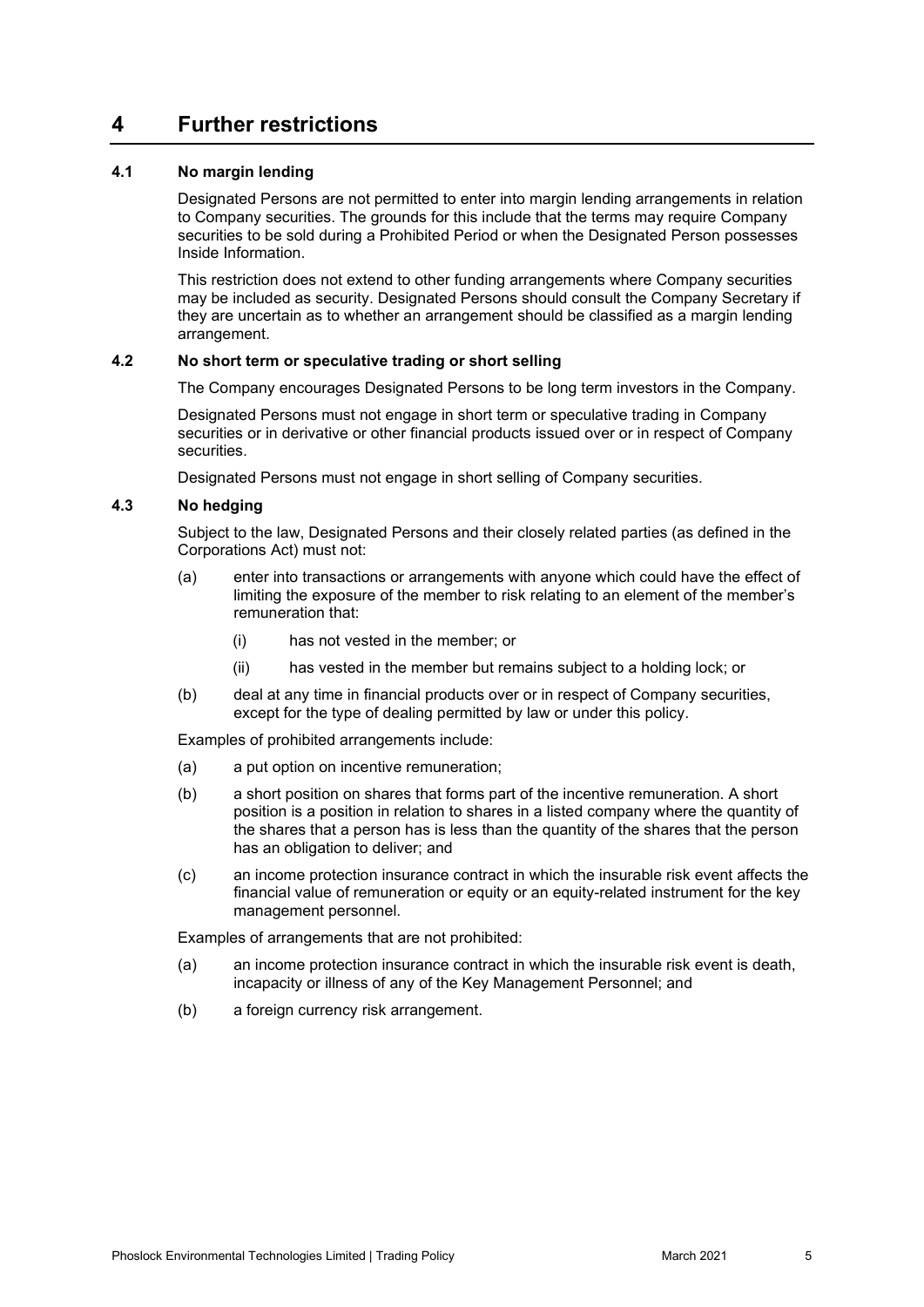### **5 Clearance procedures**

#### **5.1 Prior notification**

If a Designated Person proposes to deal in Company securities (including entering into an agreement to deal) during a Prohibited Period, they must first provide (using the appropriate Company form) both:

(a) written notice of their intention to the Company Secretary and the notification officer listed below (unless otherwise notified to the relevant Designated Person); and

| <b>Designated Persons &amp; other</b><br>employees             | <b>Notification Officer</b>                 |
|----------------------------------------------------------------|---------------------------------------------|
| Chairman of the Board                                          | Chairman of the Audit and Risk<br>Committee |
| Other Directors (including the CEO and<br>alternate Directors) | Chairman of the Board                       |
| Key Management Personnel                                       | <b>Company Secretary</b>                    |
| <b>Other Company Employees</b>                                 | <b>Company Secretary</b>                    |

(b) confirmation that they are not in possession of Inside Information.

The relevant Notification Officer may appoint a delegate to act on his or her behalf if temporarily unavailable.

#### **5.2 Confirmation**

Before dealing in Company securities, the Designated Person must receive a confirmation from the Notification Officer.

A confirmation expires 5 days from its date, unless it specifies a different expiry date.

A confirmation confirms that the proposed dealing by the Designed Person is within the terms of the Trading Policy but does not otherwise constitute approval or endorsement by the Company or the Notification Officer for the proposed dealing.

Even if confirmation is granted, a Designated Person remains personally responsible for their own investment decisions and assessing whether the Insider Trading Prohibition applies to them.

#### **5.3 Notice of dealing**

In addition to providing advance notice under section 5.1, Directors must confirm in writing to the relevant Notification Officer, within 2 business days from when the dealing in Company securities has occurred, the number of Company securities affected and the relevant parties to the dealing.

### **6 Exceptions**

#### **6.1 Permitted dealings**

Certain types of dealing are excluded from the operation of section 3 of this policy and may be undertaken at any time (subject to the Insider Trading Prohibition). They are listed in schedule 2 and are permitted primarily on the basis that the trading is passive, restrictive, outside of the individual's control or there is no underlying change in beneficial owner.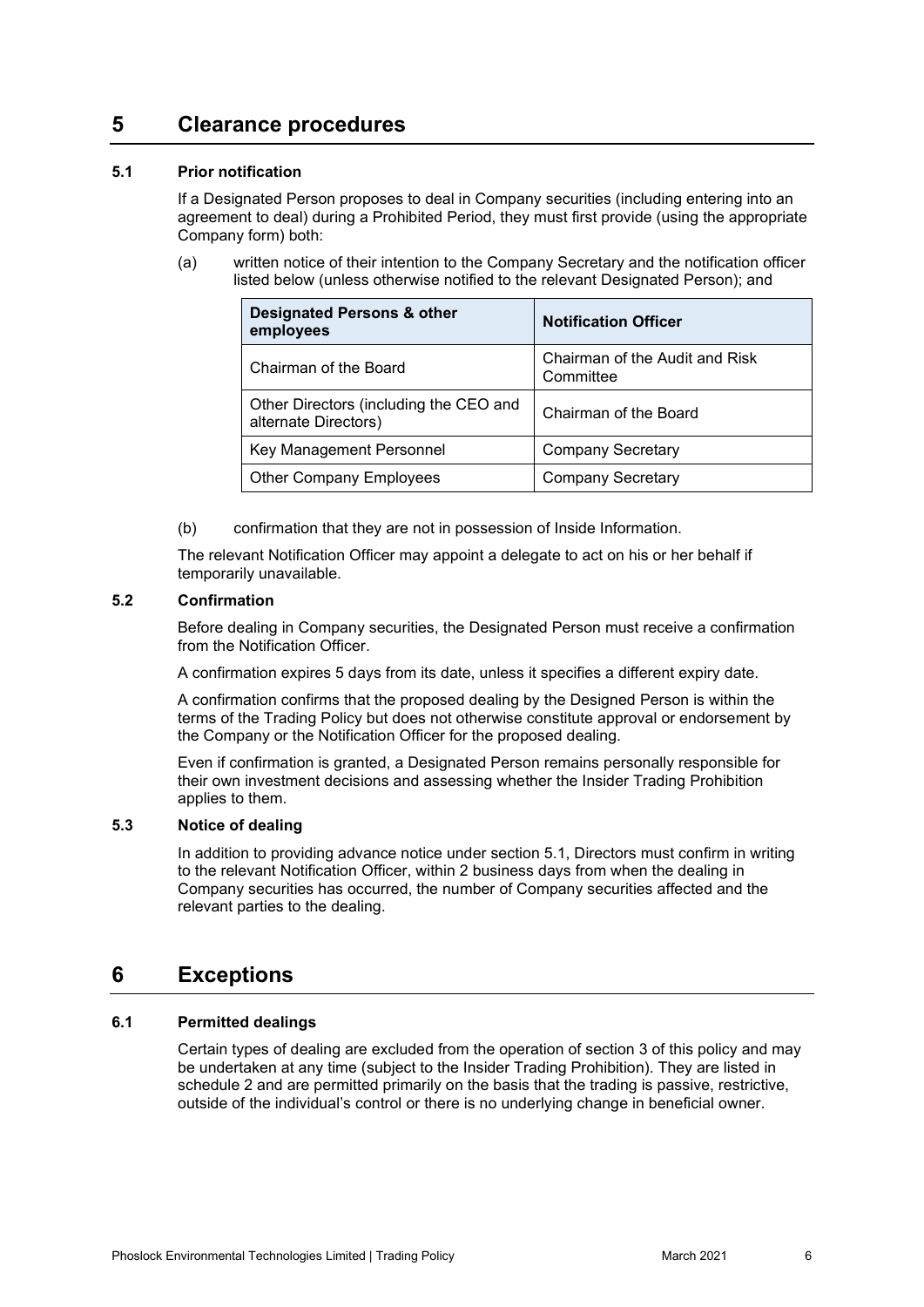#### **6.2 Exceptional circumstances**

If there are exceptional circumstances of the kind listed in schedule 3, a Designated Person may request, and the Notification Officer may give, prior confirmation for the Designated Person to:

- (a) deal in Company securities during a Prohibited Period; or
- (b) dispose of Company securities even if otherwise prohibited under section 4,

except if this would breach the Insider Trading Prohibition - see section 2.

### **7 Confidential Information**

You must treat all sensitive, non-public information (**Confidential Information**) about the Company as confidential and belonging to the Company. Take whatever steps are reasonably necessary to keep Confidential Information from being disclosed (except as authorised or legally required). This means:

- (a) you must avoid inadvertent or indirect disclosure of Confidential Information;
- (b) you must be careful that your conversations are not overheard in elevators, aeroplanes or other public places;
- (c) even within the Company, Confidential Information should be distributed to or discussed with others only on a need-to-know basis, and those people must be told that the information is confidential;
- (d) you must not disclose Confidential Information to others (including family members, relatives, business or social acquaintances) except as authorised or legally required; and
- (e) you must not leave Confidential Information on conference tables, desks or otherwise unguarded.

### **8 Notifying interests and updating registers**

The Company, its Directors and Company Secretary will comply with requirements regarding notifying Directors' interests and updating Company registers including:

- (a) disclosure obligations under the ASX Listing Rules (such as under ASX Listing Rules 3.1 and 3.19A);
- (b) notifying ASIC of a substantial shareholding or change to that holding (under section 671B the Corporations Act);
- (c) for notifications, requests and clearances under this policy; and
- (d) for Directors' material personal interests and standing notices (under Chapter 2D Div 2 of the Corporations Act).

### **9 Awareness and training**

The Company Secretary will instigate induction and on-going training, and set up appropriate processes, to promote compliance with this policy.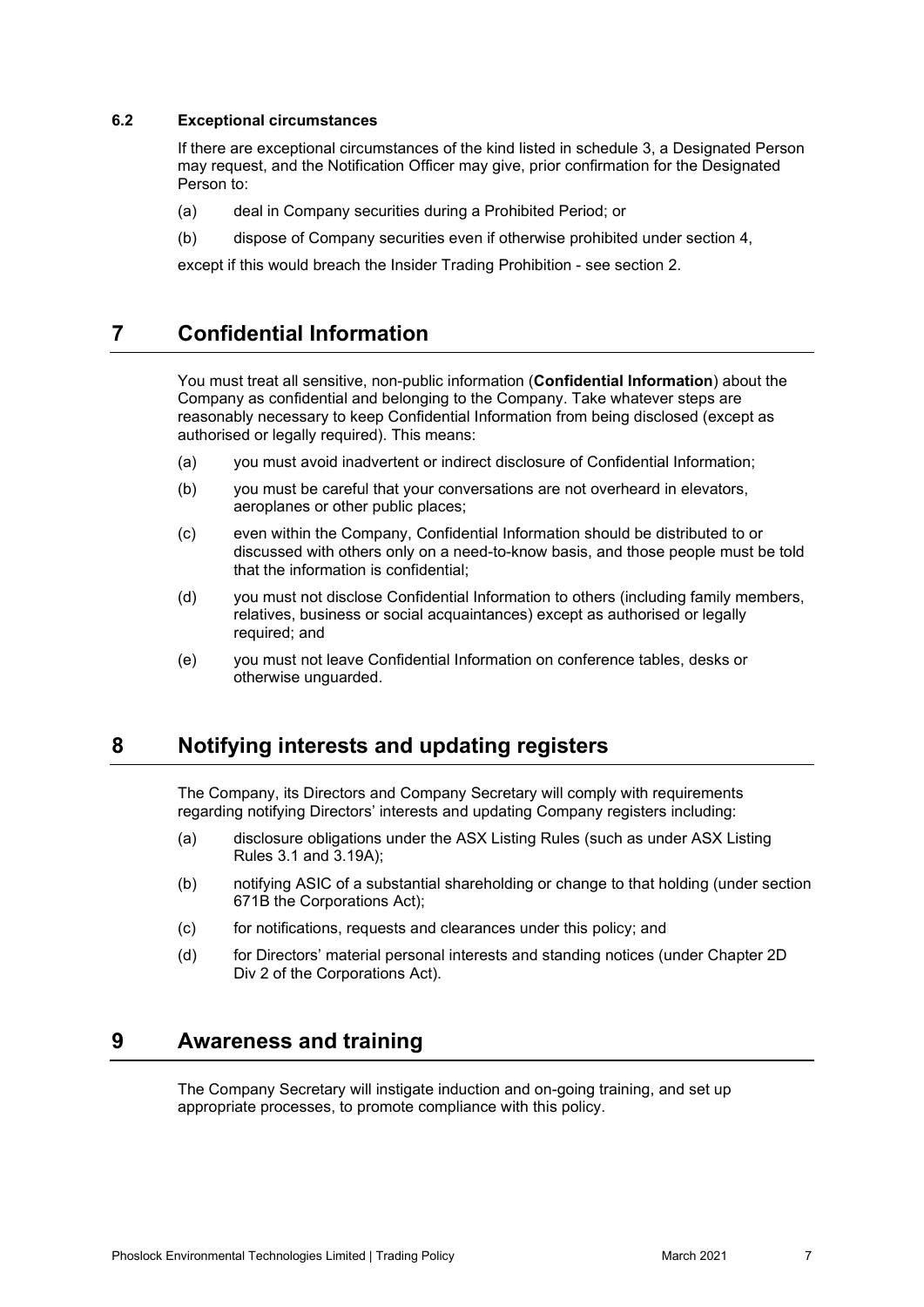# **10 Obtaining further advice**

If you do not understand any aspect of this trading policy, or are uncertain whether it applies to you or your family or other Associates, please contact the Company Secretary. You may wish to obtain your own legal or financial advice before dealing in Company securities.

# **11 Review and publication of this policy**

The Board will review this policy from time to time so that it remains relevant to the needs of the Company. This policy may be amended by resolution of the Board.

This policy is available on the Company's website.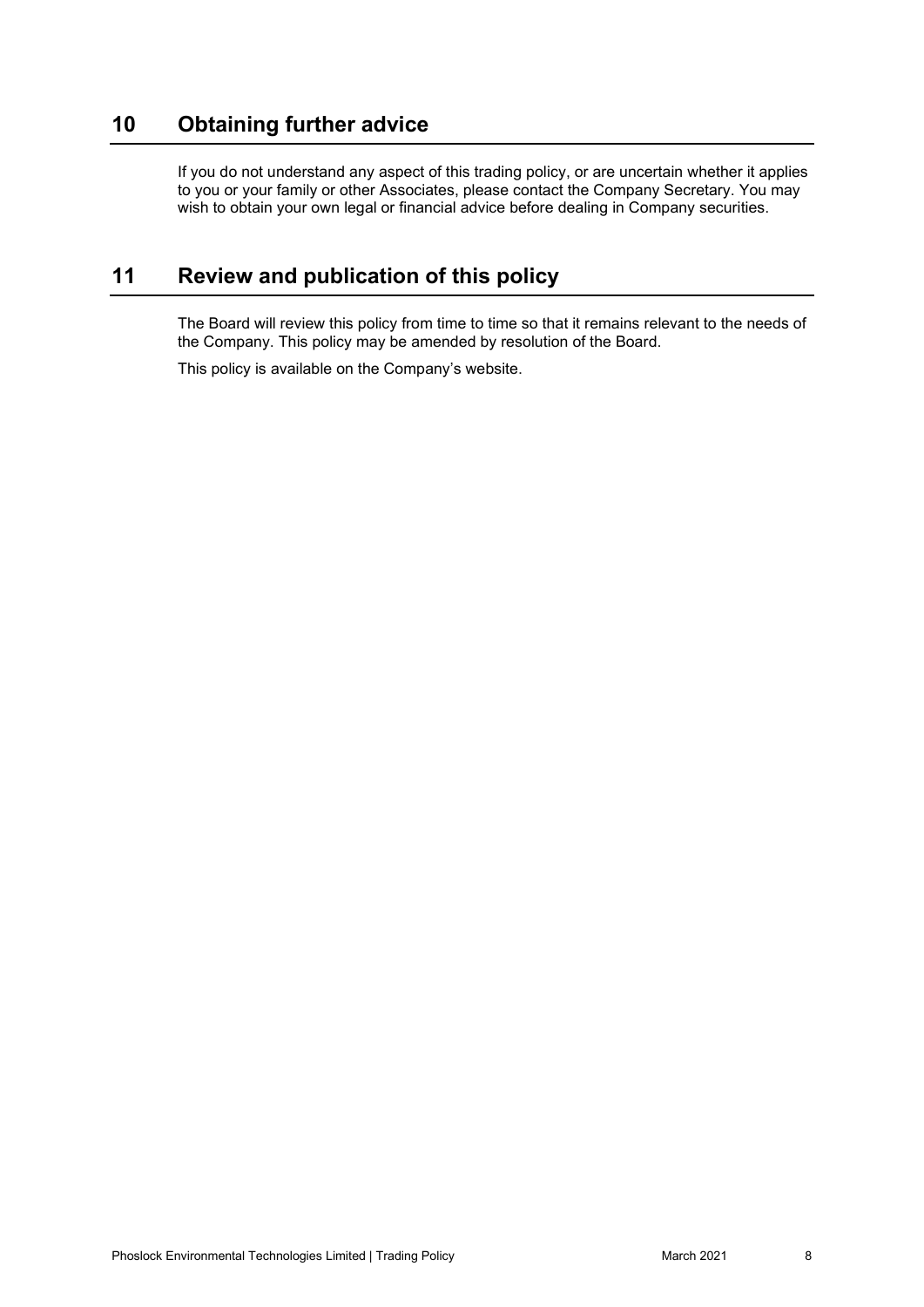# Schedule 1 – Glossary

| <b>Term</b>                        | <b>Definition</b>                                                                                                                                                                                                                                                                             |
|------------------------------------|-----------------------------------------------------------------------------------------------------------------------------------------------------------------------------------------------------------------------------------------------------------------------------------------------|
| <b>ASIC</b>                        | Australian Securities and Investments Commission                                                                                                                                                                                                                                              |
| <b>Associate</b>                   | Associates of a Designated Person include their closely<br>connected persons and entities, i.e. their family members, trusts,<br>companies, nominees and other persons over whom a<br>Designated Person has, or may be expected to have,<br>investment control or influence. See section 1.4. |
| <b>ASX</b>                         | ASX Limited or Australian Securities Exchange, as the context<br>requires                                                                                                                                                                                                                     |
| <b>Clearance Procedures</b>        | means the process referred to in section 5                                                                                                                                                                                                                                                    |
| Company                            | <b>Concentrated Leaders Fund Limited</b>                                                                                                                                                                                                                                                      |
| <b>Confidential Information</b>    | has the meaning given in section 7                                                                                                                                                                                                                                                            |
| <b>Corporations Act</b>            | Corporations Act 2001 (Cth)                                                                                                                                                                                                                                                                   |
| "deal" or "trade"                  | includes to take part in any transaction associated with buying,<br>selling, acquiring, disposing of, converting or agreeing to do any<br>of these things                                                                                                                                     |
| <b>Designated Person</b>           | has the meaning given in section 1.3                                                                                                                                                                                                                                                          |
| <b>Inside Information</b>          | has the meaning given in Corporations Act 1042A as<br>summarised in section 2.2                                                                                                                                                                                                               |
| <b>Insider Trading Prohibition</b> | means the prohibitions in Corporations Act 1043A on trading or<br>dealing with Inside Information as summarised in section 2                                                                                                                                                                  |
| <b>Key Management Personnel</b>    | means persons having authority and responsibility for planning,<br>directing and controlling the activities of an entity, directly or<br>indirectly, including all executive and non-executive directors<br>(see Accounting Standard AASB 124)                                                |
| <b>Notification Officer</b>        | the relevant person specified in section 5.1 to whom notice<br>should be given                                                                                                                                                                                                                |
| <b>Prohibited period</b>           | has the meaning given in section 3                                                                                                                                                                                                                                                            |

Unless the contrary intention appears, these meanings apply in the Trading Policy: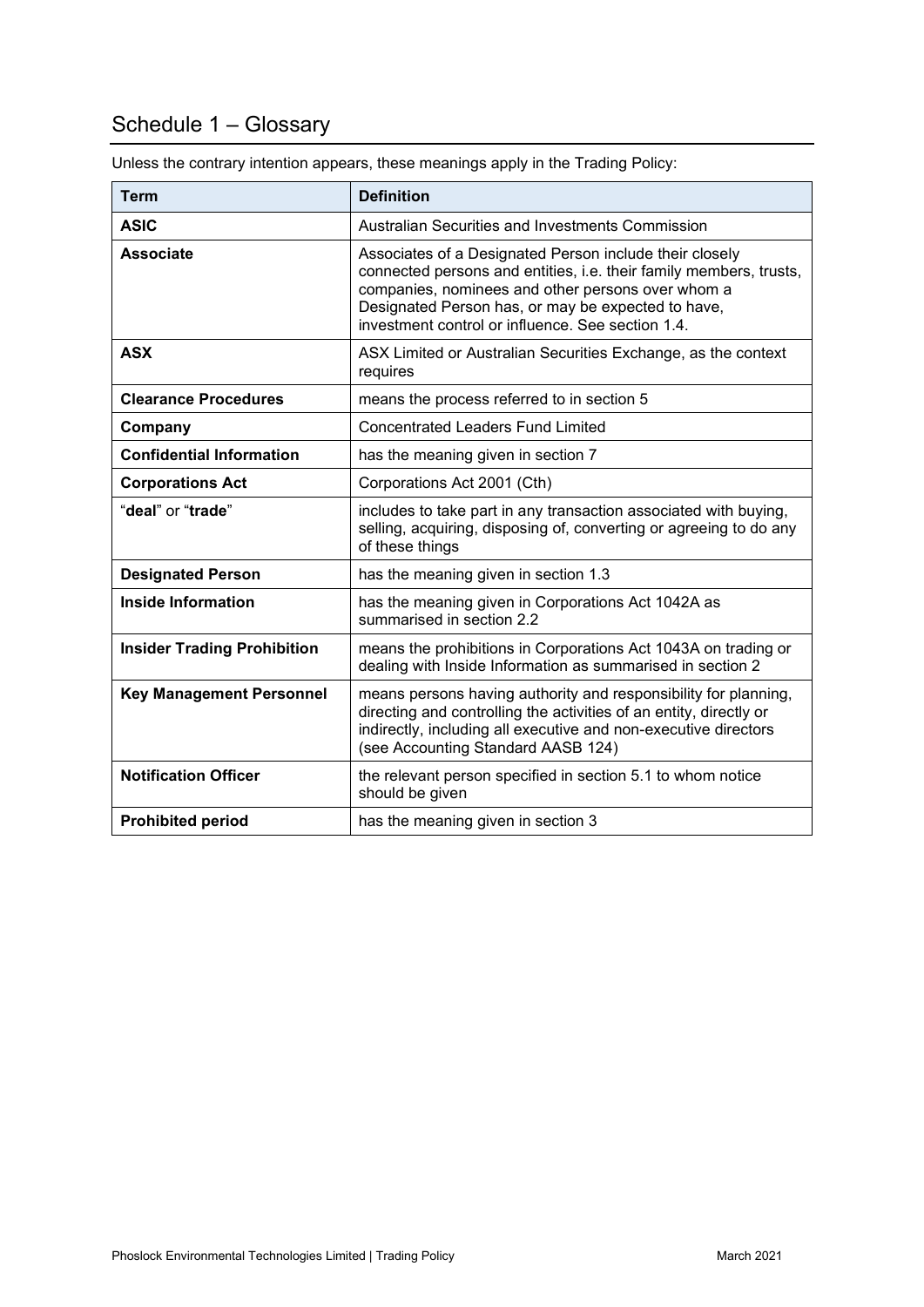### Schedule 2 – Permitted dealings

In accordance with section 6.1, the following types of dealing are excluded from the operation of section 3 of this policy and may be undertaken at any time (except if this would breach the Insider Trading Prohibition - see section 2):

- (a) (**superannuation**) transfers of securities which are already held in a superannuation fund or other saving scheme in which the Designated Person is a beneficiary;
- (b) (**third parties**) an investment in, or trading in units of, a fund or other scheme (other than a scheme only investing in Company securities) where the assets of the fund or other scheme are invested at the discretion of a third party;
- (c) (**other trustees**) where a Designated Person is a trustee, trading in Company securities by the respective trust provided the Designated Person is not a beneficiary of the trust and any decision to trade during a Prohibited Period is taken by the other trustees or by the investment managers independently of the Designated Person;
- (d) (**takeover**) undertakings to accept, or the acceptance of, a takeover offer;
- (e) (**rights offers, SPPs and DRPs and buy-backs**) trading under an offer or invitation made to all or most of the security holders, such as a rights issue, a security purchase plan, a dividend or distribution reinvestment plan and an equal access buy-back, where the plan that determines the timing and structure of the offer has been approved by the Company's Board. This includes decisions relating to whether or not to take up the entitlements and the sale of entitlements required to provide for the take up of the balance of entitlements under a renounceable pro rata issue;
- (f) (**lender disposal**) a disposal of Company securities that is the result of a secured lender exercising their rights;
- (g) (**incentive scheme**) the exercise (but not the sale of securities following exercise) of an option or right under an employee incentive scheme, or the conversion of a convertible security, where the final date for the exercise of the option or right, or the conversion of the security, falls during a Prohibited Period and the Company has been in an exceptionally long Prohibited Period or the Company has had a number of consecutive Prohibited Periods and the Designated Person could not reasonably have been expected to exercise it at a time when free to do so; and
- (h) (**trading plan**) trading under a non-discretionary trading plan for which prior written clearance has been provided in accordance with procedures set out in this policy and where:
	- (i) the Designated Person did not enter into the plan or amend the plan during a Prohibited Period; and
	- (ii) the trading plan does not permit the Designated Person to exercise any influence or discretion over how, when, or whether to trade.

However, this policy does not allow the Designated Person to cancel the trading plan or cancel or otherwise vary the terms of their participation in the trading plan during a Prohibited Period other than in exceptional circumstances.